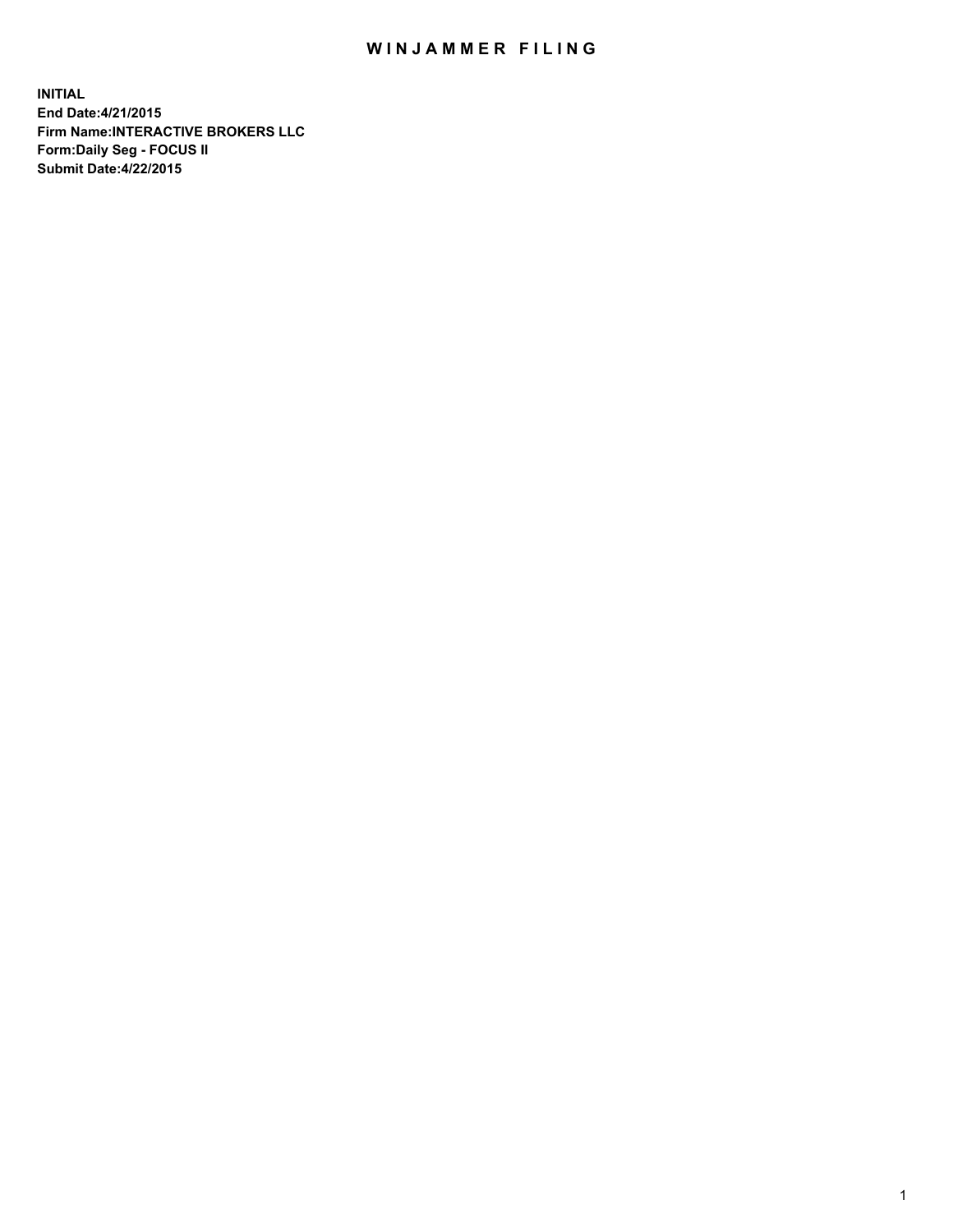## **INITIAL End Date:4/21/2015 Firm Name:INTERACTIVE BROKERS LLC Form:Daily Seg - FOCUS II Submit Date:4/22/2015 Daily Segregation - Cover Page**

| Name of Company<br><b>Contact Name</b><br><b>Contact Phone Number</b><br><b>Contact Email Address</b>                                                                                                                                                                                                                          | <b>INTERACTIVE BROKERS LLC</b><br><b>Michael Ellman</b><br>203-422-8926<br>mellman@interactivebrokers.co<br>$m$ |
|--------------------------------------------------------------------------------------------------------------------------------------------------------------------------------------------------------------------------------------------------------------------------------------------------------------------------------|-----------------------------------------------------------------------------------------------------------------|
| FCM's Customer Segregated Funds Residual Interest Target (choose one):<br>a. Minimum dollar amount: ; or<br>b. Minimum percentage of customer segregated funds required:% ; or<br>c. Dollar amount range between: and; or<br>d. Percentage range of customer segregated funds required between:% and%.                         | <u>0</u><br><u>0</u><br>155,000,000 245,000,000<br>0 <sub>0</sub>                                               |
| FCM's Customer Secured Amount Funds Residual Interest Target (choose one):<br>a. Minimum dollar amount: ; or<br>b. Minimum percentage of customer secured funds required:% ; or<br>c. Dollar amount range between: and; or<br>d. Percentage range of customer secured funds required between:% and%.                           | <u>0</u><br>0<br>80,000,000 120,000,000<br>0 <sub>0</sub>                                                       |
| FCM's Cleared Swaps Customer Collateral Residual Interest Target (choose one):<br>a. Minimum dollar amount: ; or<br>b. Minimum percentage of cleared swaps customer collateral required:% ; or<br>c. Dollar amount range between: and; or<br>d. Percentage range of cleared swaps customer collateral required between:% and%. | $\overline{\mathbf{0}}$<br>$\underline{\mathbf{0}}$<br>0 <sub>0</sub><br>0 <sub>0</sub>                         |
| Current ANC:on<br><b>Broker Dealer Minimum</b><br>Debit/Deficit - CustomersCurrent AmountGross Amount<br>Domestic Debit/Deficit<br>Foreign Debit/Deficit                                                                                                                                                                       | 2,434,574,632 21-APR-2015<br>302,338,035<br>2,990,930<br>5,708,8210                                             |
| Debit/Deficit - Non CustomersCurrent AmountGross Amount<br>Domestic Debit/Deficit<br>Foreign Debit/Deficit<br>Proprietary Profit/Loss<br>Domestic Profit/Loss                                                                                                                                                                  | 0 <sub>0</sub><br>0 <sub>0</sub><br><u>0</u>                                                                    |
| Foreign Profit/Loss<br>Proprietary Open Trade Equity<br>Domestic OTE<br>Foreign OTE<br><b>SPAN</b><br><b>Customer SPAN Calculation</b>                                                                                                                                                                                         | <u>0</u><br><u>0</u><br><u>0</u><br>1,522,697,585                                                               |
| Non-Customer SPAN Calcualation<br><b>Proprietary Capital Charges</b><br>Minimum Dollar Amount Requirement<br>Other NFA Dollar Amount Requirement                                                                                                                                                                               | 21,203,043<br><u>0</u><br>20,000,000 [7465]<br>21,989,333 [7475]                                                |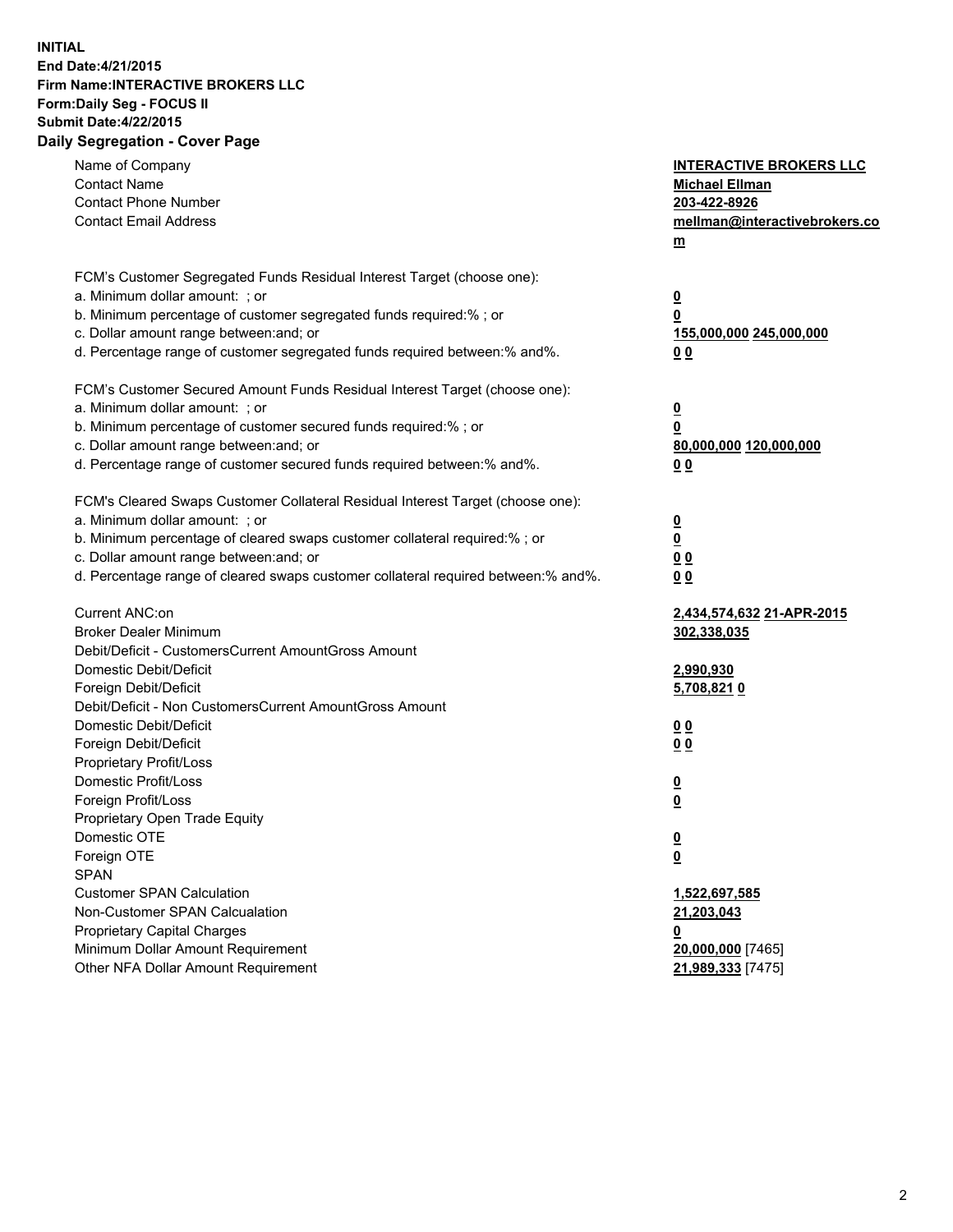## **INITIAL End Date:4/21/2015 Firm Name:INTERACTIVE BROKERS LLC Form:Daily Seg - FOCUS II Submit Date:4/22/2015 Daily Segregation - Secured Amounts**

|     | Dany Ocgregation - Oceanea Annoanta                                                                        |                                                |
|-----|------------------------------------------------------------------------------------------------------------|------------------------------------------------|
|     | Foreign Futures and Foreign Options Secured Amounts                                                        |                                                |
|     | Amount required to be set aside pursuant to law, rule or regulation of a foreign                           | $0$ [7305]                                     |
|     | government or a rule of a self-regulatory organization authorized thereunder                               |                                                |
| 1.  | Net ledger balance - Foreign Futures and Foreign Option Trading - All Customers                            |                                                |
|     | A. Cash                                                                                                    | 570, 562, 443 [7315]                           |
|     | B. Securities (at market)                                                                                  | $0$ [7317]                                     |
| 2.  | Net unrealized profit (loss) in open futures contracts traded on a foreign board of trade                  | 180,951,693 [7325]                             |
| 3.  | Exchange traded options                                                                                    |                                                |
|     | a. Market value of open option contracts purchased on a foreign board of trade                             | 96,031 [7335]                                  |
|     | b. Market value of open contracts granted (sold) on a foreign board of trade                               | <u>-58,545</u> [7337]                          |
| 4.  | Net equity (deficit) (add lines 1.2. and 3.)                                                               | 751,551,622 [7345]                             |
| 5.  | Account liquidating to a deficit and account with a debit balances - gross amount                          | 5,708,821 [7351]                               |
|     | Less: amount offset by customer owned securities                                                           | 0 [7352] 5,708,821 [7354]                      |
| 6.  | Amount required to be set aside as the secured amount - Net Liquidating Equity                             | 757,260,443 [7355]                             |
|     | Method (add lines 4 and 5)                                                                                 |                                                |
| 7.  | Greater of amount required to be set aside pursuant to foreign jurisdiction (above) or line                | 757,260,443 [7360]                             |
|     | 6.                                                                                                         |                                                |
|     | FUNDS DEPOSITED IN SEPARATE REGULATION 30.7 ACCOUNTS                                                       |                                                |
| 1.  | Cash in banks                                                                                              |                                                |
|     | A. Banks located in the United States                                                                      | $0$ [7500]                                     |
|     | B. Other banks qualified under Regulation 30.7                                                             | 0 [7520] 0 [7530]                              |
| 2.  | Securities                                                                                                 |                                                |
|     | A. In safekeeping with banks located in the United States                                                  | 552,808,013 [7540]                             |
|     | B. In safekeeping with other banks qualified under Regulation 30.7                                         | 0 [7560] 552,808,013 [7570]                    |
| 3.  | Equities with registered futures commission merchants                                                      |                                                |
|     | A. Cash                                                                                                    | $0$ [7580]                                     |
|     | <b>B.</b> Securities                                                                                       | $0$ [7590]                                     |
|     | C. Unrealized gain (loss) on open futures contracts                                                        | $0$ [7600]                                     |
|     | D. Value of long option contracts                                                                          | $0$ [7610]                                     |
|     | E. Value of short option contracts                                                                         | 0 [7615] 0 [7620]                              |
| 4.  | Amounts held by clearing organizations of foreign boards of trade                                          |                                                |
|     | A. Cash                                                                                                    | $0$ [7640]                                     |
|     | <b>B.</b> Securities                                                                                       | $0$ [7650]                                     |
|     | C. Amount due to (from) clearing organization - daily variation                                            | $0$ [7660]                                     |
|     | D. Value of long option contracts                                                                          | $0$ [7670]                                     |
|     | E. Value of short option contracts                                                                         | 0 [7675] 0 [7680]                              |
| 5.  | Amounts held by members of foreign boards of trade                                                         |                                                |
|     | A. Cash                                                                                                    | 381,885,785 [7700]                             |
|     | <b>B.</b> Securities                                                                                       | $0$ [7710]                                     |
|     | C. Unrealized gain (loss) on open futures contracts                                                        | 17,870,636 [7720]                              |
|     | D. Value of long option contracts                                                                          | 96,042 [7730]                                  |
|     | E. Value of short option contracts                                                                         | <mark>-58,548</mark> [7735] 399,793,915 [7740] |
| 6.  | Amounts with other depositories designated by a foreign board of trade                                     | $0$ [7760]                                     |
| 7.  | Segregated funds on hand                                                                                   | $0$ [7765]                                     |
| 8.  | Total funds in separate section 30.7 accounts                                                              | 952,601,928 [7770]                             |
| 9.  | Excess (deficiency) Set Aside for Secured Amount (subtract line 7 Secured Statement<br>Page 1 from Line 8) | 195,341,485 [7380]                             |
| 10. | Management Target Amount for Excess funds in separate section 30.7 accounts                                | 80,000,000 [7780]                              |
| 11. | Excess (deficiency) funds in separate 30.7 accounts over (under) Management Target                         | 115,341,485 [7785]                             |
|     |                                                                                                            |                                                |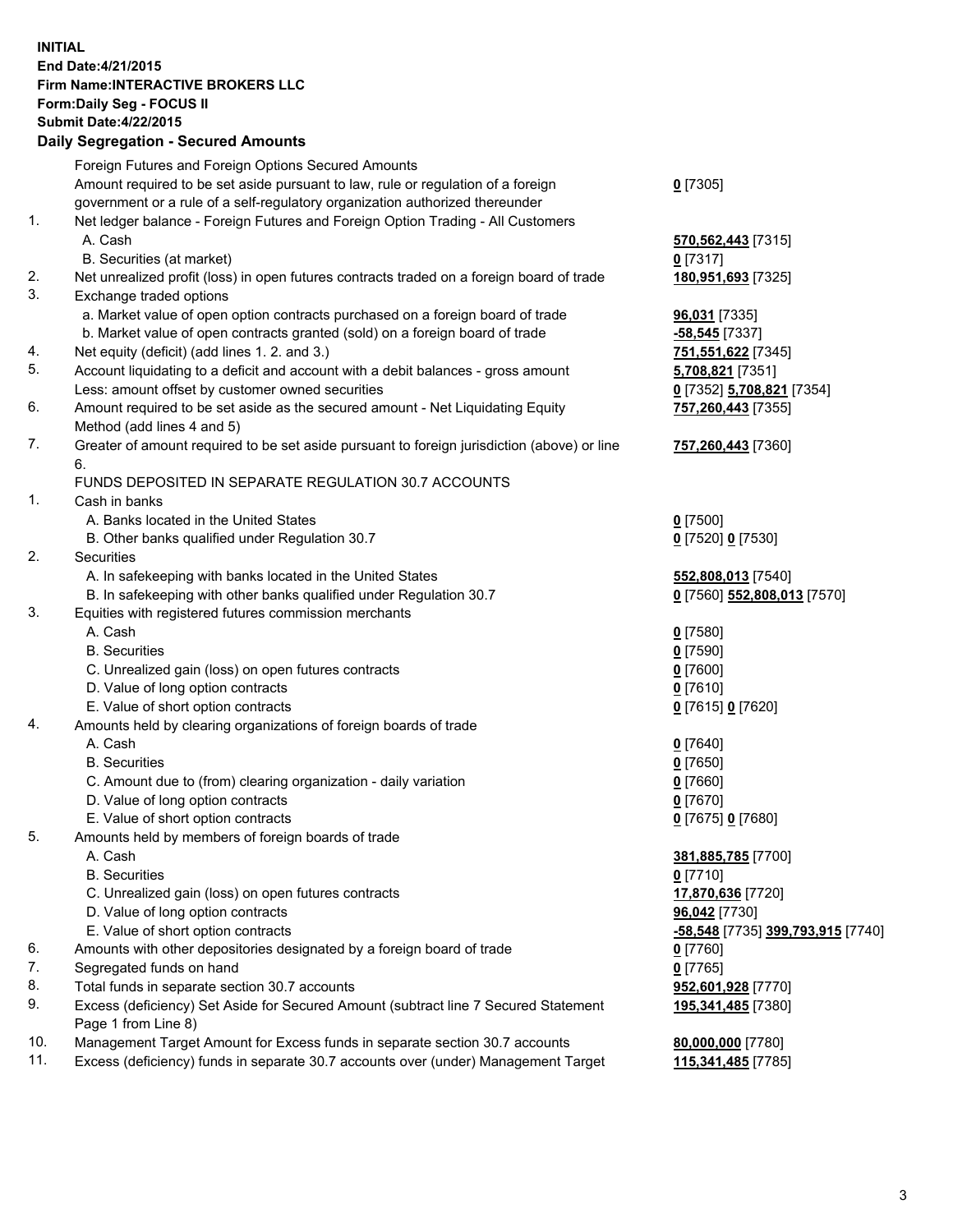**INITIAL End Date:4/21/2015 Firm Name:INTERACTIVE BROKERS LLC Form:Daily Seg - FOCUS II Submit Date:4/22/2015 Daily Segregation - Segregation Statement** SEGREGATION REQUIREMENTS(Section 4d(2) of the CEAct) 1. Net ledger balance A. Cash **2,546,228,706** [7010] B. Securities (at market) **0** [7020] 2. Net unrealized profit (loss) in open futures contracts traded on a contract market **-41,754,291** [7030] 3. Exchange traded options A. Add market value of open option contracts purchased on a contract market **105,587,254** [7032] B. Deduct market value of open option contracts granted (sold) on a contract market **-172,820,263** [7033] 4. Net equity (deficit) (add lines 1, 2 and 3) **2,437,241,406** [7040] 5. Accounts liquidating to a deficit and accounts with debit balances - gross amount **2,990,930** [7045] Less: amount offset by customer securities **0** [7047] **2,990,930** [7050] 6. Amount required to be segregated (add lines 4 and 5) **2,440,232,336** [7060] FUNDS IN SEGREGATED ACCOUNTS 7. Deposited in segregated funds bank accounts A. Cash **462,444,738** [7070] B. Securities representing investments of customers' funds (at market) **1,270,143,843** [7080] C. Securities held for particular customers or option customers in lieu of cash (at market) **0** [7090] 8. Margins on deposit with derivatives clearing organizations of contract markets A. Cash **16,274,076** [7100] B. Securities representing investments of customers' funds (at market) **112,525,145** [7110] C. Securities held for particular customers or option customers in lieu of cash (at market) **0** [7120] 9. Net settlement from (to) derivatives clearing organizations of contract markets **575,712** [7130] 10. Exchange traded options A. Value of open long option contracts **2,962,229** [7132] B. Value of open short option contracts **-5,901,380** [7133] 11. Net equities with other FCMs A. Net liquidating equity **-49,470,716** [7140] B. Securities representing investments of customers' funds (at market) **813,620,704** [7160] C. Securities held for particular customers or option customers in lieu of cash (at market) **0** [7170] 12. Segregated funds on hand **0** [7150] 13. Total amount in segregation (add lines 7 through 12) **2,623,174,351** [7180] 14. Excess (deficiency) funds in segregation (subtract line 6 from line 13) **182,942,015** [7190] 15. Management Target Amount for Excess funds in segregation **155,000,000** [7194]

16. Excess (deficiency) funds in segregation over (under) Management Target Amount Excess

**27,942,015** [7198]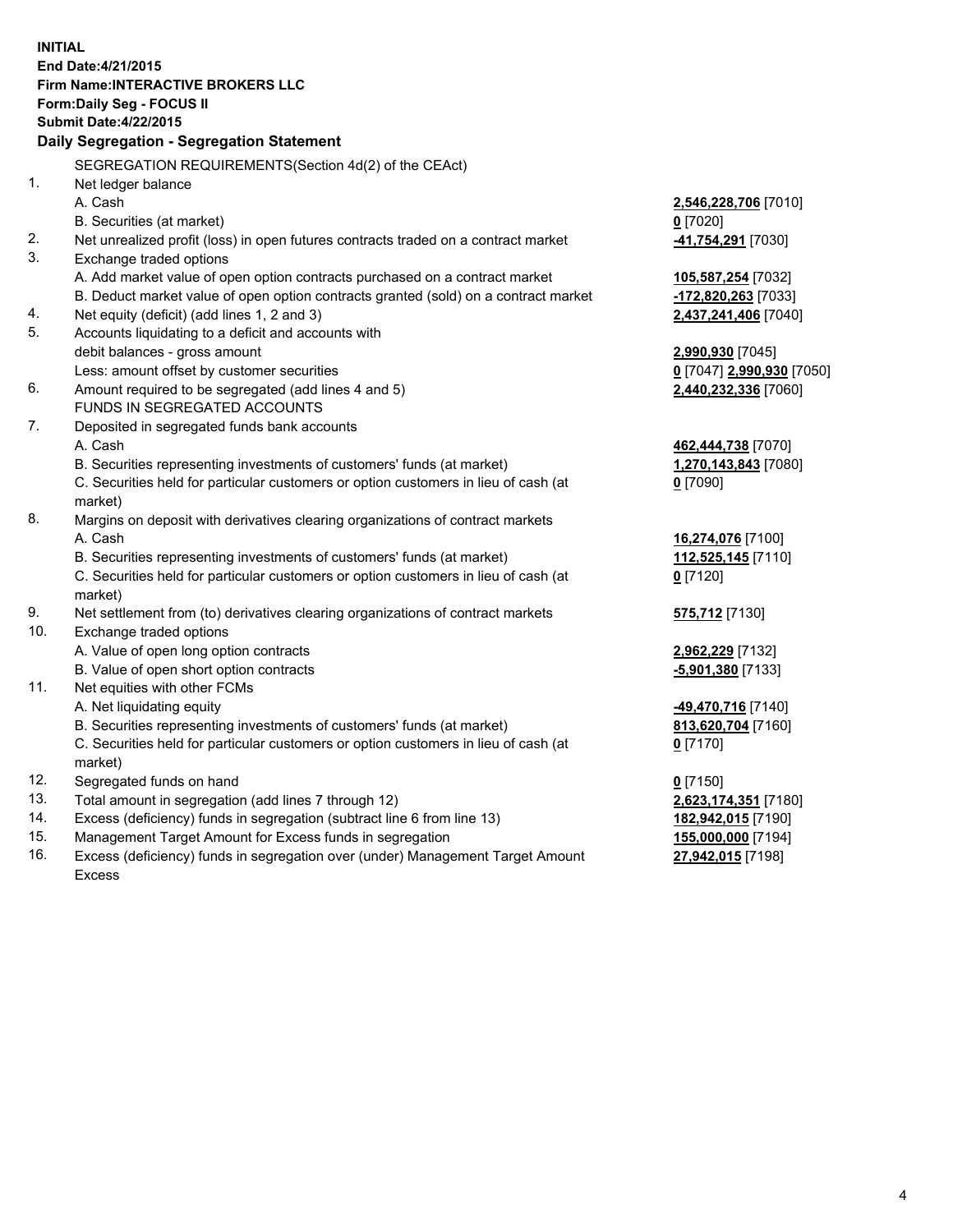## **INITIAL End Date:4/21/2015 Firm Name:INTERACTIVE BROKERS LLC Form:Daily Seg - FOCUS II Submit Date:4/22/2015 Daily Segregation - Supplemental**

| $\blacksquare$           | Total gross margin deficiencies - Segregated Funds Origin                                                                        | 229,027 [9100] |
|--------------------------|----------------------------------------------------------------------------------------------------------------------------------|----------------|
| $\blacksquare$           | Total gross margin deficiencies - Secured Funds Origin                                                                           | $0$ [9101]     |
| $\blacksquare$           | Total gross margin deficiencies - Cleared Swaps Customer Collateral Funds Origin                                                 | $0$ [9102]     |
| $\blacksquare$           | Total gross margin deficiencies - Noncustomer and Proprietary Accounts Origin                                                    | $0$ [9103]     |
| $\blacksquare$           | Total number of accounts contributing to total gross margin deficiencies - Segregated                                            | 7 [9104]       |
|                          | Funds Origin                                                                                                                     |                |
| $\blacksquare$           | Total number of accounts contributing to total gross margin deficiencies - Secured<br>Funds Origin                               | $0$ [9105]     |
| $\overline{\phantom{a}}$ | Total number of accounts contributing to the total gross margin deficiencies - Cleared<br>Swaps Customer Collateral Funds Origin | $0$ [9106]     |
| -                        | Total number of accounts contributing to the total gross margin deficiencies -<br>Noncustomer and Proprietary Accounts Origin    | $0$ [9107]     |
| $\blacksquare$           | Upload a copy of the firm's daily margin report the FCM uses to issue margin calls<br>which corresponds with the reporting date. |                |

04.21.2015 Commodity Margin Deficiency Report.xls